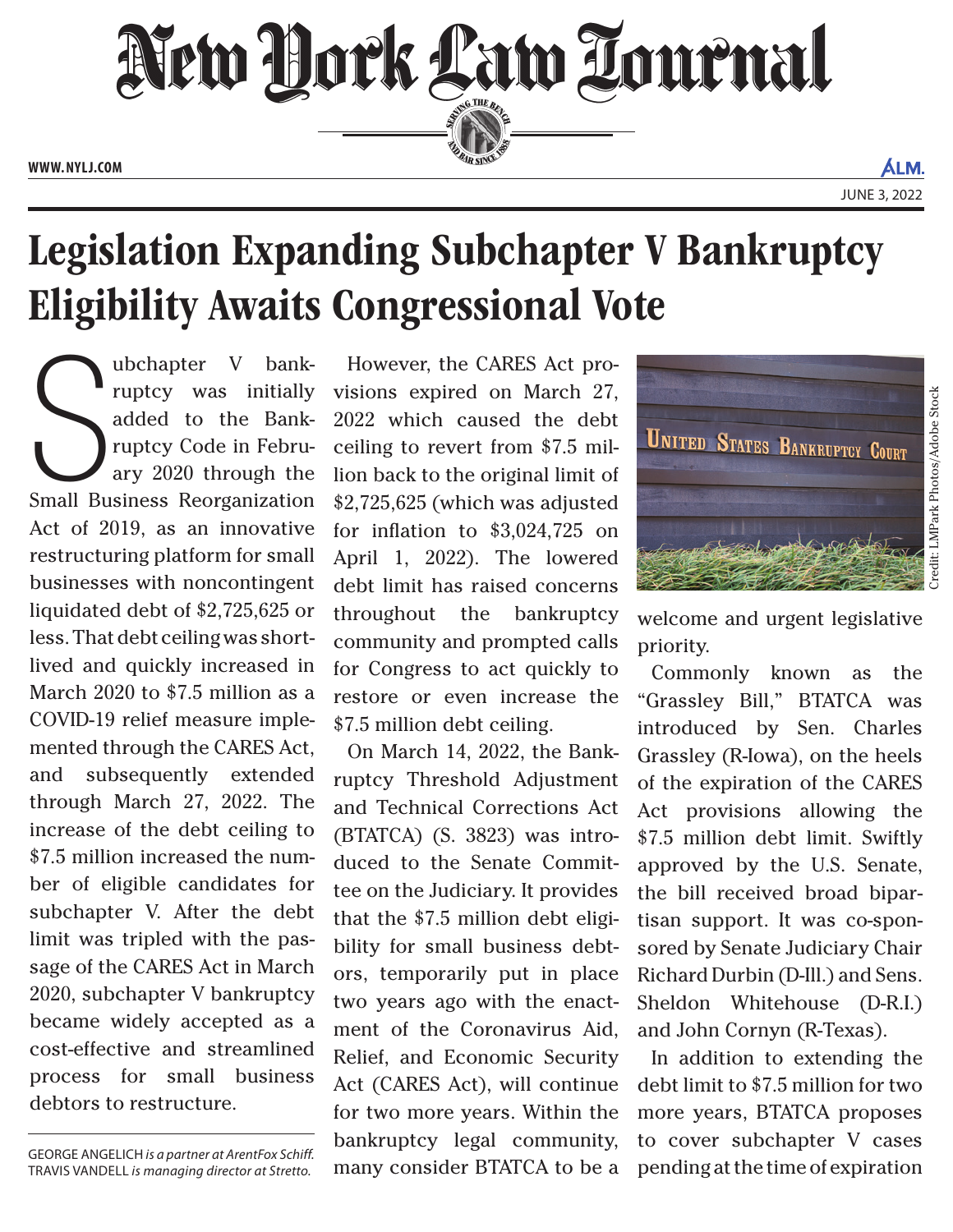of the CARES Act provisions. Its other provisions propose to elevate the Chapter 13 debt limit to \$2.75 million and make technical amendments to the SBRA and Bankruptcy Administration Improvement Act.

It also corrects §1182(B)(iii), which as currently drafted excludes debtors that are affiliates of an issuer of a security. A recent tentative ruling in *Phenomenon Marketing & Entertaining* (2:22-10132) by Judge Robles in the Central District of California provides a case example. The court deemed that an "affiliate" of any entity that issues securities—whether privately held or publicly traded—should not be eligible to file subchapter V bankruptcy. BTATCA amends §1182(B)(iii) to address the *Phenomenon Marketing* interpretation so that affiliates of issuers of securities, such as closely held corporations and limited liability companies, are not automatically ineligible.

## **The Utility of Subchapter V Bankruptcy**

In general, subchapter V bankruptcy has been well-received by the bankruptcy legal community. Further analysis of its value revolves around two fundamental questions: (1) Are professionals and debtors using it? and (2) Is it working as intended?

The answer to the first question can be seen in the available data for the number of bankruptcy cases filed under subchapter V. In looking at the annual number of Chapter 11 bankruptcy filings, between 2015-2019, there was an average of 5,400 cases per year, according to data from American Bankruptcy Institute (ABI) and AACER. In 2020, the number of Chapter 11 filings surged upwards to more than 7,100 due to the COVID-19 pandemic and economic crisis. The level of filings dropped off in 2021 to 3,725 cases. When looking at the average number of cases between 2020-2021, the data

If BTATCA is passed and the subchapter V bankruptcy debt limit is restored to \$7.5 million, it will be considered by many as a transformative step for the future of small business bankruptcies across the country.

shows that the annual number of cases was relatively stable considering that the total number of companies filing over that period did not change but was front-loaded in 2020.

When overlaying the number of subchapter V filings in 2020-2021 with Chapter 11 filings annually, there were fewer cases filed over time, yet the number of subchapter V cases increased. During that time, the percentage of subchapter V filings increased from more than 19% of all Chapter 11 bankruptcy filings in 2020 to more than 38 percent in 2021.

Moving into 2022, with the limited data that is available for the period preceding the expiration of the higher debt limit, it appears that the number of subchapter V cases was holding steady if not increasing. In light of this data, it is apparent that the answer to the first question is, yes, professionals and debtors are using subchapter V bankruptcy—and increasingly so over time, as professionals have developed a deeper understanding of the law and its possibilities for distressed small businesses and business owners.

A more complicated and subjective analysis is required to answer the question of whether subchapter V bankruptcy is working. One of the primary indicators of whether it is working as intended revolves around the idea that a standard Chapter 11 bankruptcy is too costly for a small business debtor. The consensus among proponents of subchapter V bankruptcy is that it has removed some of the more cost-intensive aspects of bankruptcy from the process.

The revisions made to the confirmation requirements